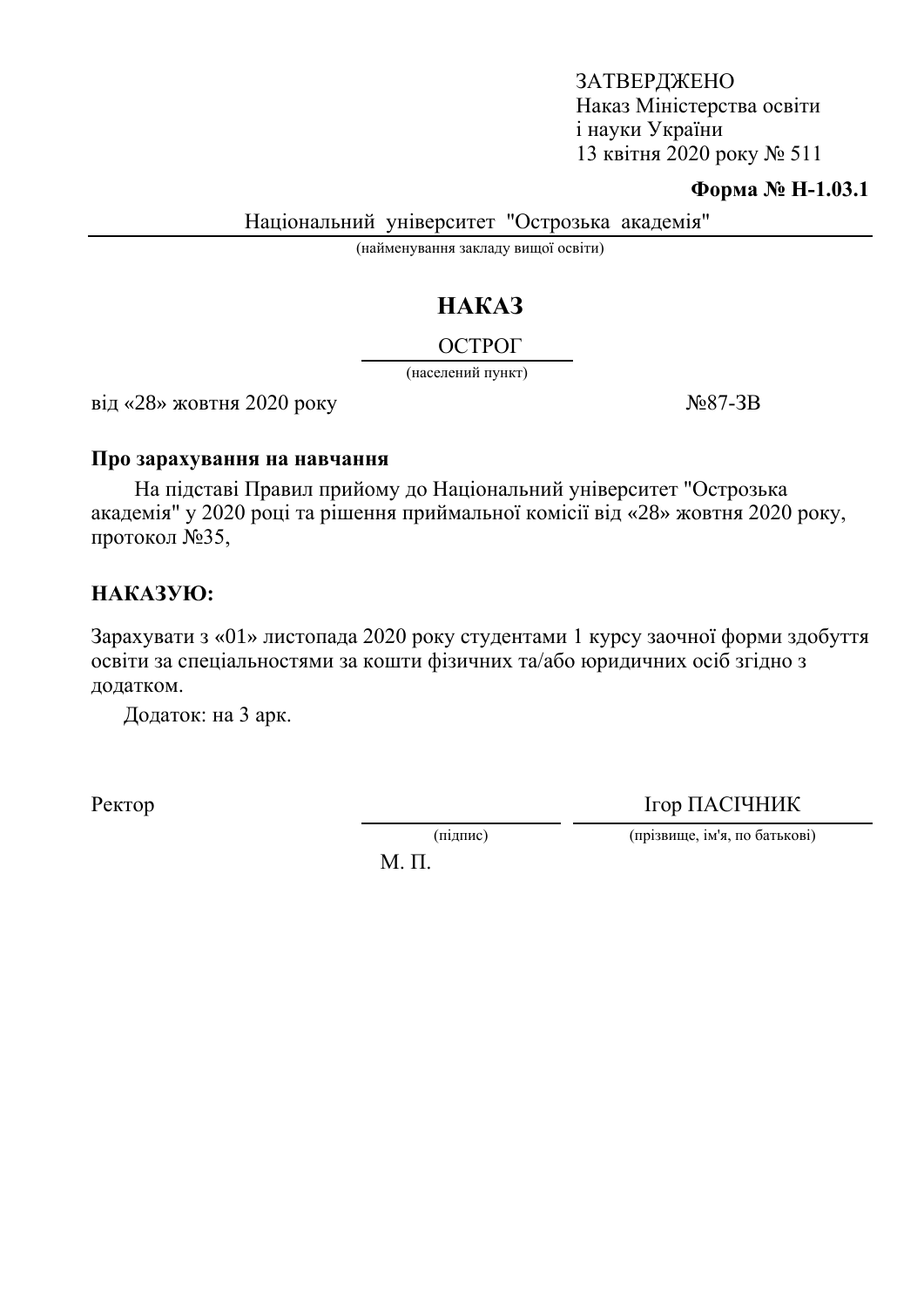### ЗАТВЕРДЖЕНО Наказ Міністерства освіти і науки України 13 квітня 2020 року № 511

## **Форма № Н-1.03.2**

| Міністерство освіти і науки України                                                              |                |                                                                       |              |          |               | Національний університет<br>"Острозька академія"                                                                                                  | Додаток до наказу від «28» жовтня 2020 року<br>$N2$ 87-3B |                                                                               |                      |
|--------------------------------------------------------------------------------------------------|----------------|-----------------------------------------------------------------------|--------------|----------|---------------|---------------------------------------------------------------------------------------------------------------------------------------------------|-----------------------------------------------------------|-------------------------------------------------------------------------------|----------------------|
| 035 Філологія/035.041 германські мови та<br>літератури (переклад включно), перша -<br>англійська |                |                                                                       |              | Державна |               | Магістр                                                                                                                                           | кошти фізичних та/або<br>Заочна<br>юридичних осіб         |                                                                               |                      |
| $\frac{\pi}{n}$<br>يع                                                                            | ৼ              | ĒС<br>$\bf{m}$<br>$\frac{1}{2}$ one<br>small<br>ن<br>конкур<br>Ê<br>≘ | прізвище     | ім'я     | по батькові   | номер, серія, дата видачі та<br>тип документа про освітній<br>(освітньо-кваліфікаційний)<br>рівень/ступінь, на основі<br>якого відбувається вступ | номери<br>сертифікатів<br>3HO                             | назва спеціалізацій,<br>освітніх програм в<br>межах спеціальності             | $\overline{6a}$<br>ā |
|                                                                                                  | 8488972 805984 |                                                                       | Добронравова | Аліса    | Станіславівна | 129031 B20 30.06.2020<br>Диплом бакалавра                                                                                                         |                                                           | Германські мови та<br>літератури<br>(переклад включно),<br>перша - англійська | 267,77               |

#### Додаток до наказу про зарахування на навчання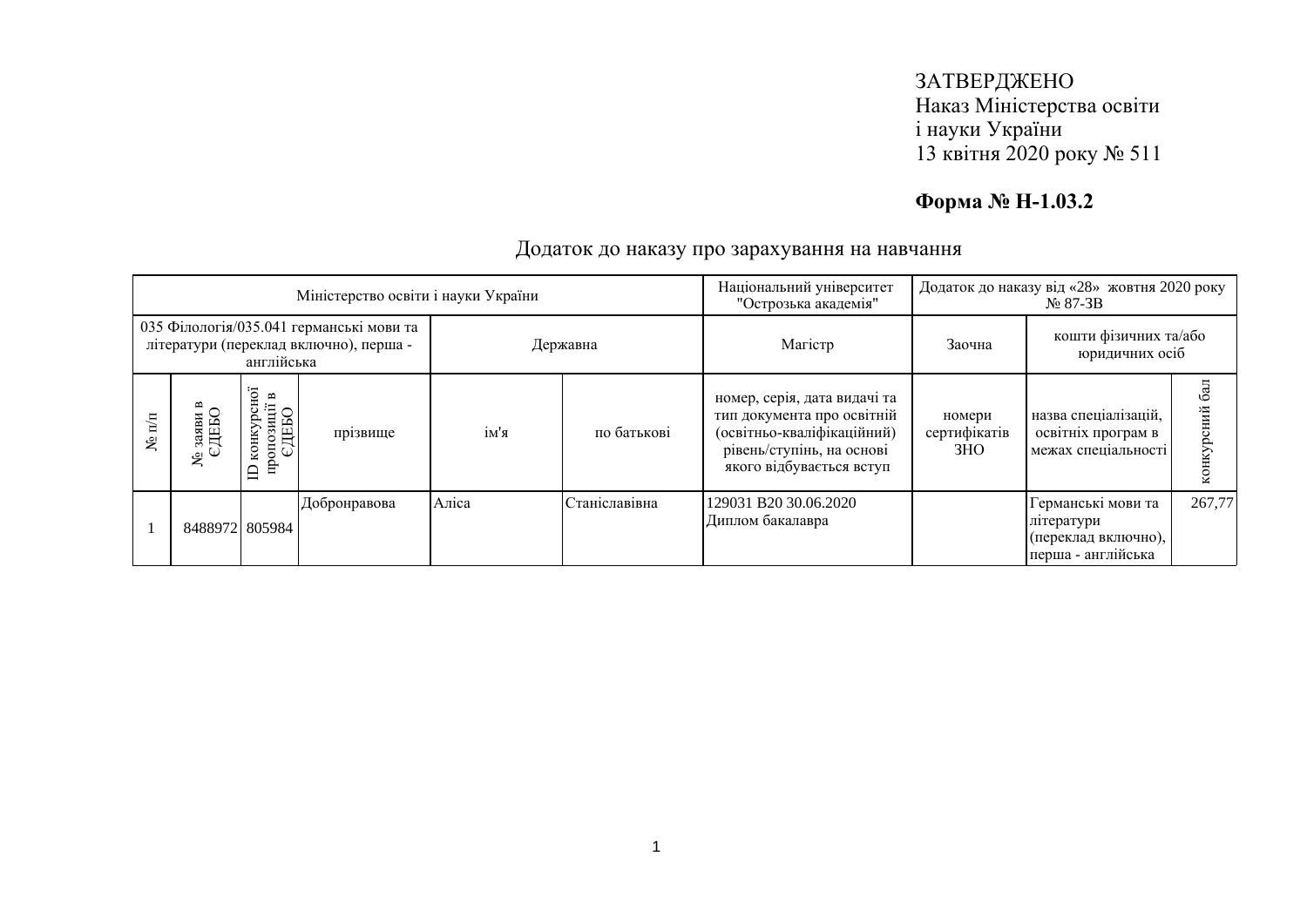### ЗАТВЕРДЖЕНО Наказ Міністерства освіти і науки України 13 квітня 2020 року № 511

## **Форма № Н-1.03.2**

| Міністерство освіти і науки України |                |                                                   |               |           |             | Національний університет<br>"Острозька академія"                                                                                                  | Додаток до наказу від «28» жовтня 2020 року<br>$N2$ 87-3B |                                                                   |        |
|-------------------------------------|----------------|---------------------------------------------------|---------------|-----------|-------------|---------------------------------------------------------------------------------------------------------------------------------------------------|-----------------------------------------------------------|-------------------------------------------------------------------|--------|
| 052 Політологія                     |                |                                                   |               | Державна  |             | Maricrp                                                                                                                                           | кошти фізичних та/або<br>Заочна<br>юридичних осіб         |                                                                   |        |
| ع                                   | ৼ              | $\mathbf{r}$<br><b>THERE</b><br><b>KOHKY</b><br>Ê | прізвище      | ім'я      | по батькові | номер, серія, дата видачі та<br>тип документа про освітній<br>(освітньо-кваліфікаційний)<br>рівень/ступінь, на основі<br>якого відбувається вступ | номери<br>сертифікатів<br>3HO                             | назва спеціалізацій,<br>освітніх програм в<br>межах спеціальності |        |
|                                     | 8486397 805537 |                                                   | <b>Будник</b> | Анастасія | Іванівна    | 130795 B20 30.06.2020<br>Диплом бакалавра                                                                                                         |                                                           | Політологія                                                       | 244,32 |

#### Додаток до наказу про зарахування на навчання